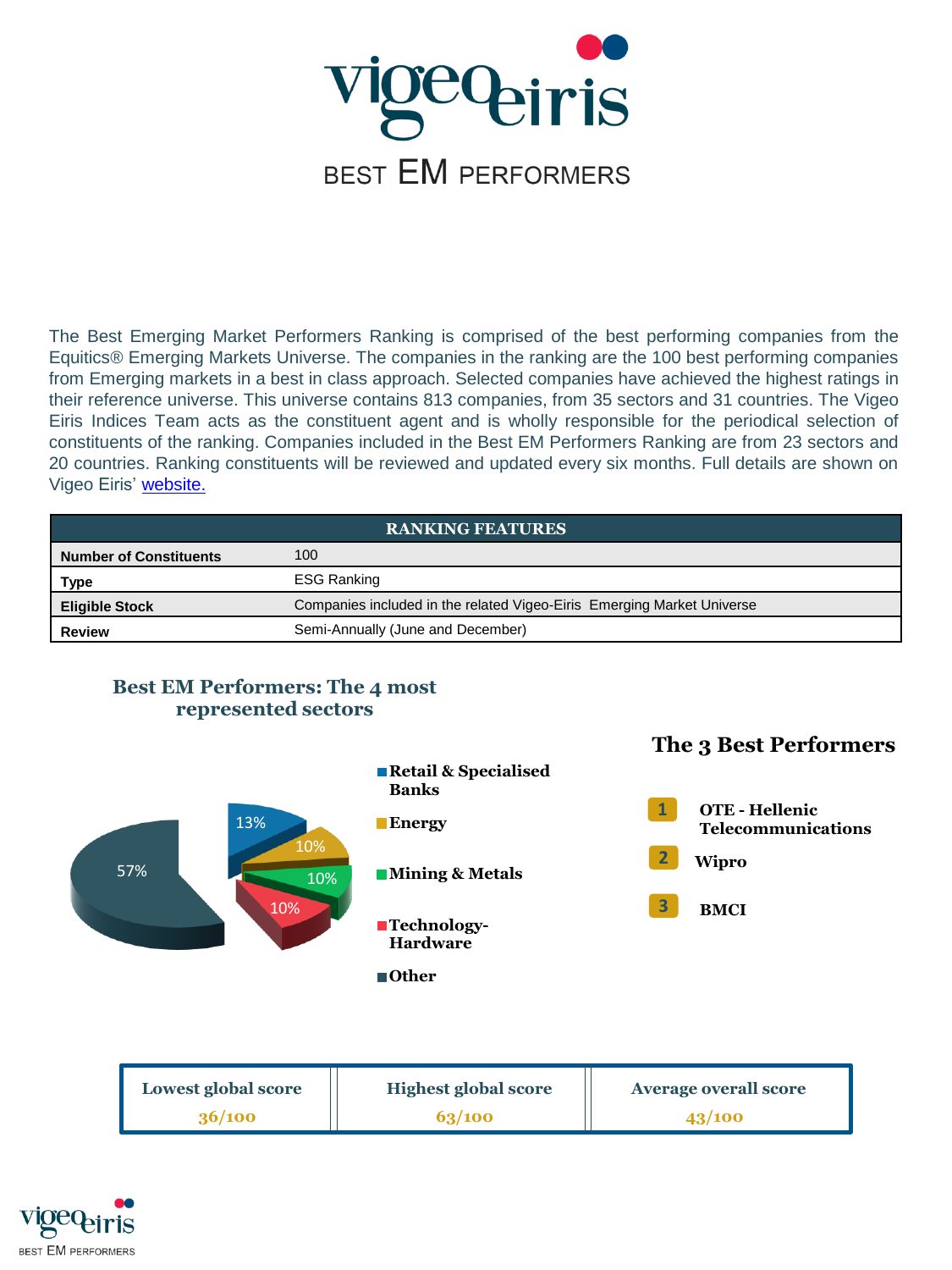## **Best EM Performers Ranking Constituents - June 2018**

| <b>ISIN</b>  | <b>ISSUER</b>                          | Country       | <b>SECTOR</b>                         | <b>Employees</b> |
|--------------|----------------------------------------|---------------|---------------------------------------|------------------|
| TW0002311008 | Advanced Semiconductor Engineering     | Taiwan        | Technology-Hardware                   | 66 711           |
| CL0000000035 | Aguas Andinas                          | Chile         | <b>Waste &amp; Water Utilities</b>    | 2 0 2 9          |
| TW0002409000 | <b>AU Optronics</b>                    | Taiwan        | Technology-Hardware                   | 57 579           |
| BRBBDCACNOR1 | <b>Banco Bradesco</b>                  | <b>Brazil</b> | <b>Diversified Banks</b>              | 108 793          |
| CLP321331116 | Banco de Credito e Inversiones         | Chile         | Retail & Specialised Banks            | 10 560           |
| BRBBASACNOR3 | Banco do Brasil                        | <b>Brazil</b> | <b>Diversified Banks</b>              | 100 622          |
| BRSANBCDAM13 | <b>Banco Santander Brasil</b>          | Brazil        | Retail & Specialised Banks            | 47 252           |
| CLP1506A1070 | <b>Banco Santander Chile</b>           | Chile         | <b>Retail &amp; Specialised Banks</b> | 11 134           |
| COB07PA00086 | <b>BanColombia</b>                     | Colombia      | Retail & Specialised Banks            | 17 508           |
| ID1000096605 | Bank Negara Indonesia Persero          | Indonesia     | <b>Retail &amp; Specialised Banks</b> | 28 184           |
| TH0148010R15 | Banpu Public                           | Thailand      | Mining & Metals                       | 6 1 6 7          |
| MA0000011835 | <b>BMCE Bank of Africa</b>             | Morocco       | Retail & Specialised Banks            | 4 9 0 9          |
| MA0000010811 | <b>BMCI</b>                            | Morocco       | Retail & Specialised Banks            | 3 1 4 7          |
| TW0002882008 | <b>Cathay Financial Holding</b>        | Taiwan        | Insurance                             | 51 151           |
| COD38PA00053 | Cementos Argos S.A.                    | Colombia      | <b>Building Materials</b>             | 9 2 4 7          |
| MXP225611567 | <b>CEMEX</b>                           | Mexico        | <b>Building Materials</b>             | 41 853           |
| EST01PA00013 | CEMEX LATAM HOLDINGS SA                | Spain         | <b>Building Materials</b>             | 4813             |
| TH0481010R10 | CENTRAL PATTANA PUB CO                 | Thailand      | Financial Services - Real Estate      | 4 0 9 9          |
| TW0002412004 | Chunghwa Telecom                       | Taiwan        | Telecommunications                    | 22 654           |
| MXP2861W1067 | Coca-Cola Femsa                        | Mexico        | Beverage                              | 85 140           |
| TRECOLA00011 | Coca-Cola Icecek Uretim                | Turkey        | Beverage                              | 9 3 3 5          |
| TW0002324001 | <b>Compal Electronics</b>              | Taiwan        | Technology-Hardware                   | 64 728           |
| TW0002891009 | <b>CTBC Financial Holding</b>          | Taiwan        | Retail & Specialised Banks            | 26 5 63          |
| BRECORACNOR8 | EcoRodovias Infraestrutura e Logistica | <b>Brazil</b> | <b>Transport &amp; Logistics</b>      | 4 5 4 2          |
| BRENBRACNOR2 | EDP-Energias do Brasil                 | Brazil        | Electric & Gas Utilities              | 3 1 7 5          |
| CLP3697S1034 | Embotelladora Andina                   | Chile         | <b>Beverage</b>                       | 16 29 6          |
| CLP371861061 | Enel Americas                          | Chile         | <b>Electric &amp; Gas Utilities</b>   | 10 3 24          |
| CL0002266774 | Enel Chile                             | Chile         | Electric & Gas Utilities              | 2 0 1 0          |
| PEP701011004 | Enel Distribucion Peru                 | Peru          | Electric & Gas Utilities              | 620              |
| CLP3710M1090 | <b>Enel Generacion Chile</b>           | Chile         | Electric & Gas Utilities              | 883              |
| PHY2292T1026 | <b>Energy Development Corporation</b>  | Philippines   | Electric & Gas Utilities              | 1866             |
| ZAE000084992 | <b>Exxaro Resources</b>                | South Africa  | Mining & Metals                       | 6 6 4 8          |
| TW0004904008 | Far EasTone Telecommunications         | Taiwan        | Telecommunications                    | 6 4 0 5          |
| BRFIBRACNOR9 | Fibria                                 | <b>Brazil</b> | Forest Products & Paper               | 4 4 9 3          |

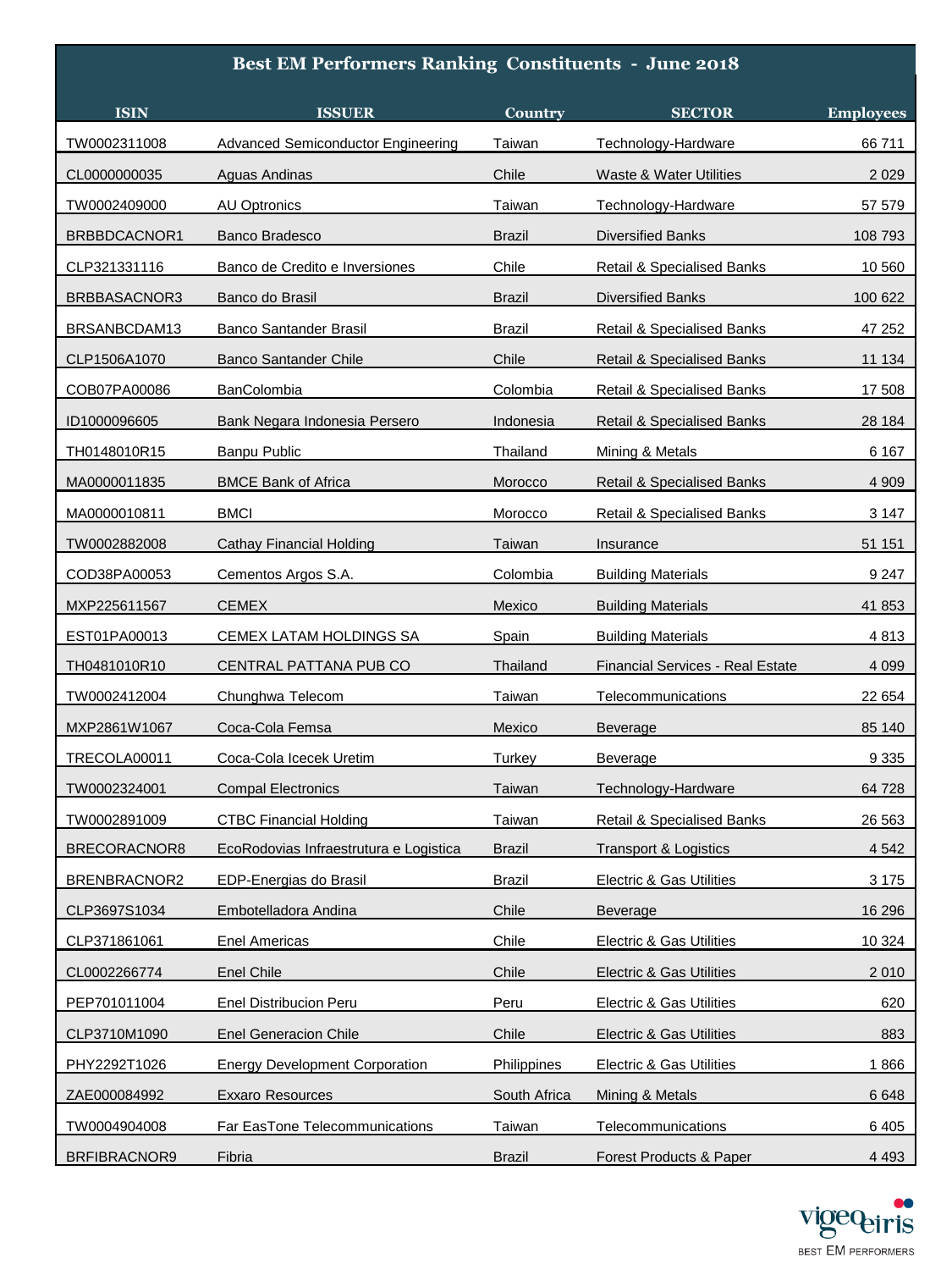| <b>Best EM Performers Ranking Constituents - June 2018</b> |                                   |                |                                         |                  |  |
|------------------------------------------------------------|-----------------------------------|----------------|-----------------------------------------|------------------|--|
| <b>ISIN</b>                                                | <b>ISSUER</b>                     | <b>Country</b> | <b>SECTOR</b>                           | <b>Employees</b> |  |
| TW0002892007                                               | <b>First Financial Holdings</b>   | Taiwan         | Retail & Specialised Banks              | 8885             |  |
| TRAGARAN91N1                                               | Garanti Bank                      | Turkey         | <b>Retail &amp; Specialised Banks</b>   | 19 689           |  |
| TH0834010R10                                               | Glow Energy                       | Thailand       | Electric & Gas Utilities                | 726              |  |
| ZAE000018123                                               | <b>Gold Fields</b>                | South Africa   | Mining & Metals                         | 8 9 6 4          |  |
| PEP736581005                                               | Grana Y Montero                   | Peru           | <b>Heavy Construction</b>               | 28 0 79          |  |
| ZAE000179420                                               | <b>Growthpoint Properties</b>     | South Africa   | <b>Financial Services - Real Estate</b> | 630              |  |
| PLLOTOS00025                                               | Grupa Lotos                       | Poland         | Energy                                  | 4 9 6 5          |  |
| COT13PA00060                                               | Grupo de Inversiones Suramericana | Colombia       | Financial Services - General            | 24 358           |  |
| MXP370711014                                               | Grupo Financiero Banorte          | Mexico         | Retail & Specialised Banks              | 27 9 29          |  |
| COT04PA00028                                               | Grupo Nutresa SA                  | Colombia       | Food                                    | 45 618           |  |
| INE038A01020                                               | Hindalco                          | India          | Mining & Metals                         | 23 679           |  |
| ZAE000083648                                               | Impala Platinum Holdings          | South Africa   | Mining & Metals                         | 52 012           |  |
| ID1000061302                                               | Indocement                        | India          | <b>Building Materials</b>               | 6579             |  |
| TH1027010R10                                               | <b>Indorama Ventures</b>          | Thailand       | Chemicals                               | 13768            |  |
| INE009A01021                                               | Infosys                           | India          | Software & IT Services                  | 194 044          |  |
| COE15PA00026                                               | Interconexion Electrica SA ESP    | Colombia       | Electric & Gas Utilities                | 3796             |  |
| BRITUBACNOR4                                               | Itau Unibanco Holdings            | Brazil         | Diversified Banks                       | 94 779           |  |
| MA0000011488                                               | Itissalat Al-Maghrib              | Morocco        | Telecommunications                      | 12 700           |  |
| ID1000108103                                               | Jasa Marga (Persero)              | Indonesia      | <b>Transport &amp; Logistics</b>        | 4 6 9 2          |  |
| TH0016010R14                                               | Kasikornbank                      | Thailand       | Diversified Banks                       | 21 0 29          |  |
| <b>PLKGHM000017</b>                                        | <b>KGHM Polska</b>                | Poland         | Mining & Metals                         | 33 370           |  |
| BRKLBNCDAM18                                               | Klabin                            | Brazil         | Forest Products & Paper                 | 13833            |  |
| CL0000000423                                               | <b>LATAM Airlines Group SA</b>    | Chile          | Travel & Tourism                        | 45 916           |  |
| KR7051911006                                               | LG Chem                           | South Korea    | Chemicals                               | 26 658           |  |
| KR7034220004                                               | <b>LG Display</b>                 | South Korea    | Technology-Hardware                     | 32 118           |  |
| TW0002301009                                               | Lite-On Technology                | Taiwan         | Technology-Hardware                     | 52 967           |  |
| MA0000011439                                               | Lydec                             | Morocco        | Electric & Gas Utilities                | 3 4 9 2          |  |
| MA0000011058                                               | Managem                           | Morocco        | Mining & Metals                         | 5 6 6 0          |  |
| CL0000000183                                               | Masisa                            | Chile          | Forest Products & Paper                 | 8988             |  |
| HU0000153937                                               | <b>MOL</b>                        | Hungary        | Energy                                  | 24 986           |  |
| BRNATUACNOR6                                               | Natura Cosmeticos                 | <b>Brazil</b>  | Luxury Goods & Cosmetics                | 6 3 9 7          |  |
| ZAE000004875                                               | Nedbank Group                     | South Africa   | <b>Retail &amp; Specialised Banks</b>   | 32 401           |  |
| RU0007288411                                               | <b>Norilsk Nickel</b>             | Russia         | Mining & Metals                         | 82 000           |  |
| INE213A01029                                               | Oil & Natural Gas Corporation     | India          | Energy                                  | 33 660           |  |

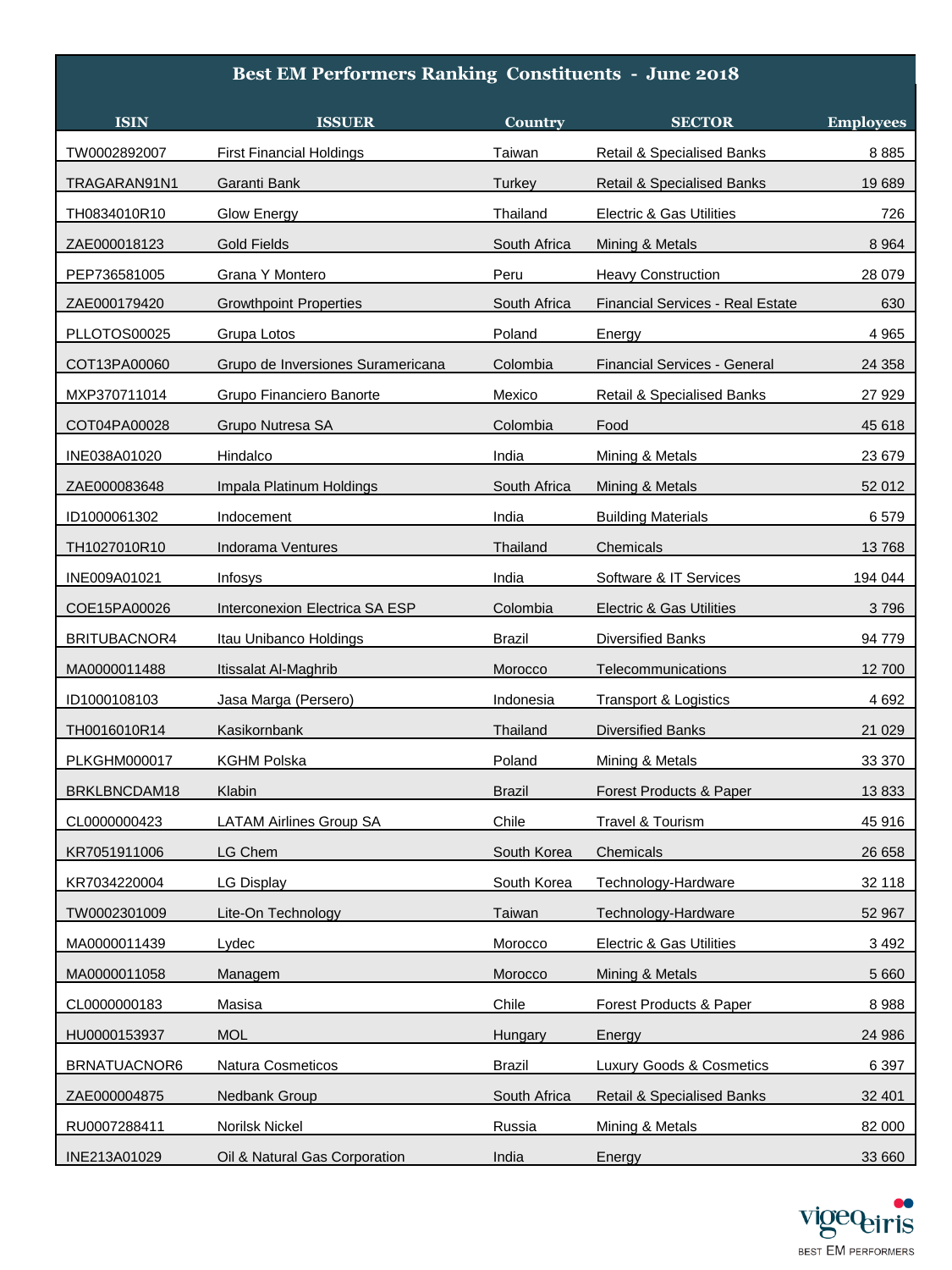## **Best EM Performers Ranking Constituents - June 2018**

| <b>ISIN</b>         | <b>ISSUER</b>                           | Country       | <b>SECTOR</b>                         | <b>Employees</b> |
|---------------------|-----------------------------------------|---------------|---------------------------------------|------------------|
| GRS260333000        | OTE - Hellenic Telecommunications       | Greece        | Telecommunications                    | 10 481           |
| ZAE000005443        | Pick N Pay Stores                       | South Africa  | Supermarkets                          | 52 900           |
| PLPKN0000018        | Polski Koncern Naftowy ORLEN            | Poland        | Energy                                | 19 932           |
| TW0006239007        | Powertech Technology                    | Taiwan        | Technology-Hardware                   | 9 1 5 2          |
| INE002A01018        | Reliance Industries                     | India         | Energy                                | 24 121           |
| KR7000810002        | Samsung Fire & Marine Insurance         | South Korea   | Insurance                             | 5 7 5 4          |
| ZAE000070660        | Sanlam                                  | South Africa  | Insurance                             | 12 900           |
| ZAE000006284        | Sappi                                   | South Africa  | Forest Products & Paper               | 12 158           |
| ZAE000006896        | Sasol                                   | South Africa  | Energy                                | 30 900           |
| KR7055550008        | Shinhan Financial Group                 | South Korea   | <b>Retail &amp; Specialised Banks</b> | 22 166           |
| INE070A01015        | Shree Cement Ltd                        | India         | <b>Building Materials</b>             | 5 1 3 9          |
| TW0002325008        | <b>Siliconware Precision Industries</b> | Taiwan        | Technology-Hardware                   | 24 3 53          |
| KR7000660001        | SK hynix                                | South Korea   | Technology-Hardware                   | 27 488           |
| MA0000010068        | SMI                                     | Morocco       | Mining & Metals                       | 5 1 3 9          |
| KR7010950004        | S-Oil Corporation                       | South Korea   | Energy                                | 2 9 0 2          |
| TW0003045001        | Taiwan Mobile                           | Taiwan        | Telecommunications                    | 7663             |
| TW0002330008        | Taiwan Semiconductor Manufacturing      | Taiwan        | Technology-Hardware                   | 46 968           |
| RU0006944147        | Tatneft                                 | Russia        | Energy                                | 20 899           |
| INE669C01036        | Tech Mahindra                           | India         | Software & IT Services                | 105 432          |
| <b>BRVIVTACNPR7</b> | Telefonica Brasil                       | Brazil        | Telecommunications                    | 33 331           |
| MYL4863OO006        | Telekom Malaysia                        | Malaysia      | Telecommunications                    | 28 008           |
| TH0796010R11        | Thai Oil                                | Thailand      | Energy                                | 747              |
| ZAE000148466        | The Foschini Group                      | South Africa  | <b>Specialised Retail</b>             | 15 0 53          |
| BRTIMPACNOR1        | <b>TIM Participacoes</b>                | <b>Brazil</b> | Telecommunications                    | 9863             |
| TRATUPRS91E8        | Tupras                                  | Turkey        | Energy                                | 4979             |
| TRATHYAO91M5        | Turk Hava Yollari A.O.                  | Turkey        | Travel & Tourism                      | 31 510           |
| ID1000095706        | Unilever Indonesia                      | Indonesia     | Luxury Goods & Cosmetics              | 6 1 8 5          |
| JE00B5BCW814        | <b>United Company Rusal</b>             | Russia        | Mining & Metals                       | 61 088           |
| TW0002303005        | <b>United Microelectronics</b>          | Taiwan        | Technology-Hardware                   | 19 539           |
| INE075A01022        | Wipro                                   | India         | Software & IT Services                | 172 912          |
| ZAE000063863        | Woolworths Holdings                     | South Africa  | <b>Specialised Retail</b>             | 43 140           |
| INE528G01027        | Yes Bank                                | India         | Retail & Specialised Banks            | 15 000           |